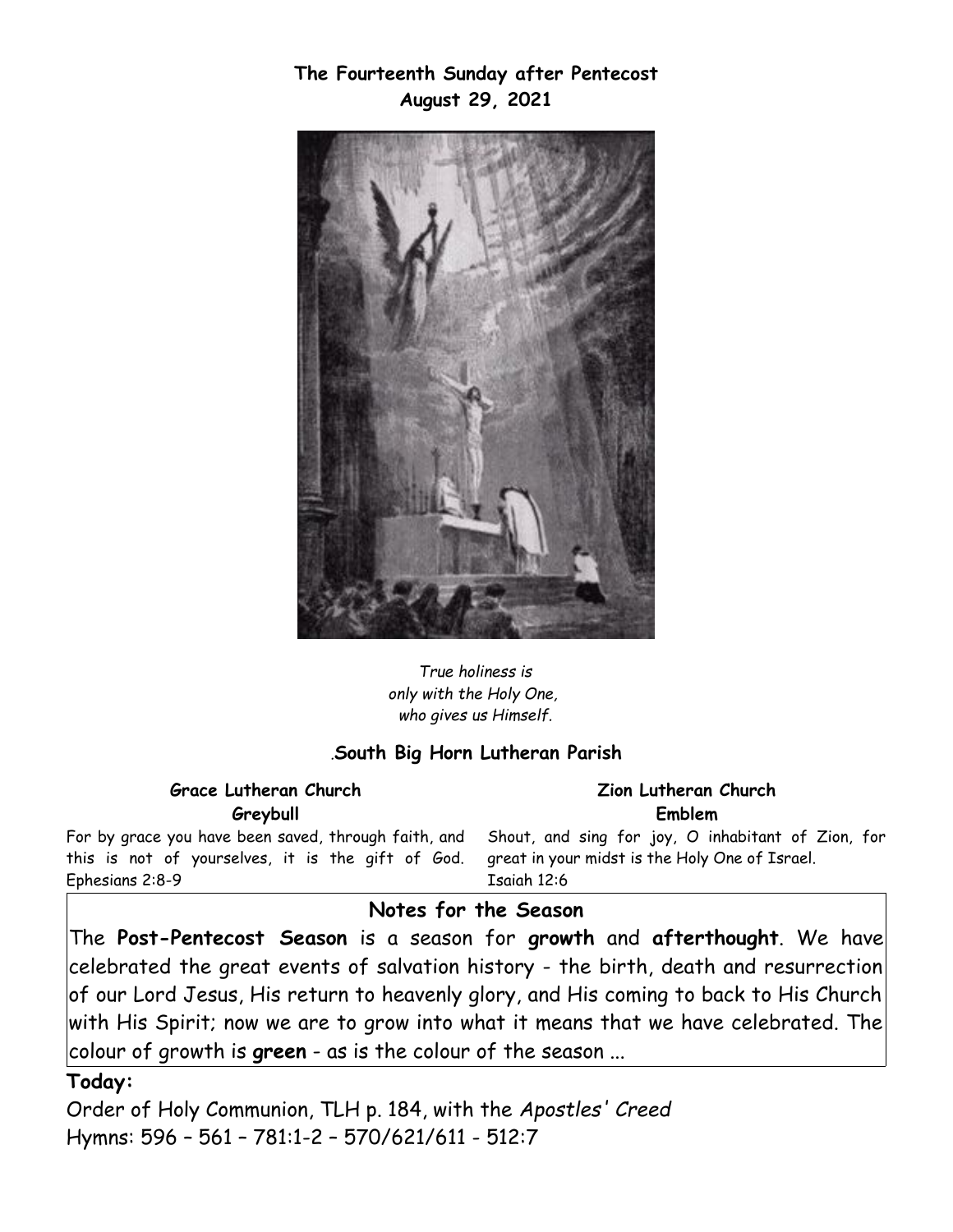# **About Holy Communion**

In the Sacrament we are made one with the risen Christ, and with each other. According to Holy Scripture, oneness in faith and confession is a precondition for such unity. As such, only Christians who share our faith and confession, and who therefore belong to congregations in the fellowship of the Lutheran Church-Missouri Synod, will commune in our church. **Visitors wishing to receive the sacrament** please speak with Pastor prior to the service. We ask that our guests be respectful of our faith. **We sincerely welcome our visitors**; we assure you that we uphold this practice *also* out of concern for *your* spiritual welfare, and that our Pastor would love to study Scripture with you and help you embrace the full counsel of God, so that we can celebrate the Sacrament in a manner pleasing to God and beneficial for us all.

# **Just so we do not forget:**

*Give us this day our daily bread. What does this mean?*

God certainly gives daily bread to everyone without our prayers, even to all evil people, but we pray in this petition that God would lead us to realise this, and to receive our daily bread with thanksgiving.

*What is meant by daily bread?*

Daily bread includes everything that has to do with the support and needs of the body, such as food, drink, clothing, shoes, house, home, land, animals, money, goods, a devout husband or wife, devout children, devout workers, devout and faithful rulers, good government, good weather, peace, health, self-control, good reputation, good friends, faithful neighbours and the like. *Of the Small Catechism*

**This is our faith** *– from the Confessions of our Church* In the Old Testament, saints had to be justified by faith, which receives the promise of the forgiveness of sins granted for Christ's sake, just as saints are also justified in the New Testament. From the beginning of the world all saints had to believe that Christ would be the promised offering and satisfaction for sins.

 *Of the Apology of the Augsburg Confession*

**Free-will offering at Grace today** in favour of the Community Outreach Fund. A basket has been set up for up for your donation at the entrance to the sanctuary.

**LWML Meeting at Grace** Monday at 7 pm.

**Services of penitence and prayer** are held at Grace on Friday nights at 7 pm. in response to the Wuhan Virus and other current threats to the peace and freedom of the Church of Christ, and the well-being of people in the country and in the community.

**Saturday Evening Communion Worship** at Grace upon request. Please call the Parsonage by Friday evening if you wish to attend.